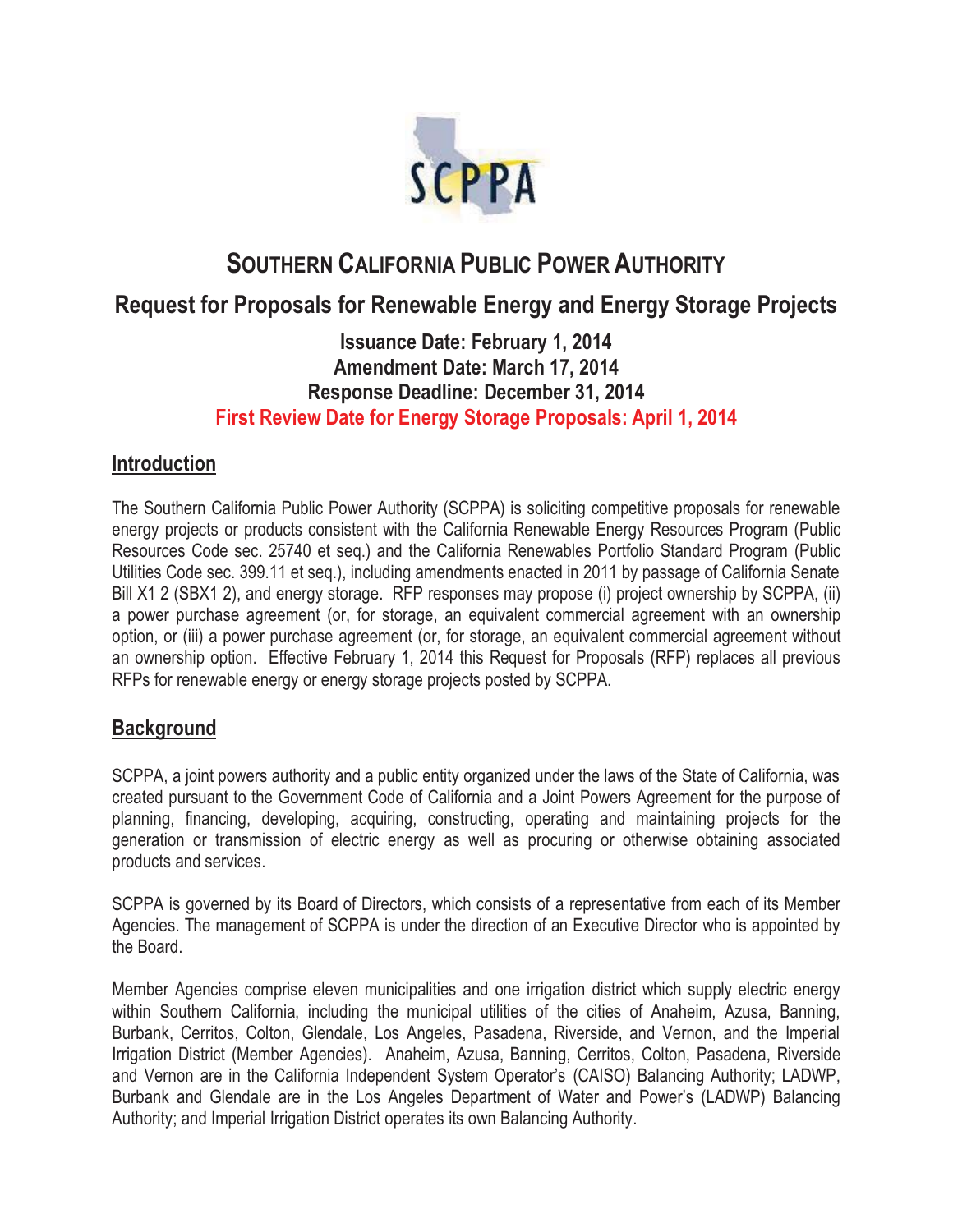Member Agencies' electric utilities are governed by their respective city councils or other elected legislative local bodies. Many Members established voluntary renewable targets before SBX1 2 went into effect, including the percentage of renewable energy they wish to obtain within their portfolio. Some have set targets as high as 40% by the year 2020. Many of our Members are approaching, or have already exceeded, their interim targets of 20% renewable energy and are now updating their objectives to meet 33% by 2020 as reflected in SBX1 2.

SCPPA has an active working group focused on renewable energy development. This group, with representation from all twelve of the Member Agencies, meets twice a month and has reviewed over seven hundred (700) individual proposals starting in 2007. Many of these projects have advanced into specific contract negotiations, as a result of which over 1,100 MW of capacity are now being or will be delivered in support of our members' renewable objectives.

# **Equity Participation**

SCPPA is well positioned and experienced in facilitating joint ownership structures for renewable power or other projects for the benefit of its Member Agencies. SCPPA can acquire an equity interest in a project and sell 100% of the output to interested Member Agencies at its cost. SCPPA would also consider power purchase agreements or prepayment structures, either with or without an option to purchase the project during the term of the agreement. There is a strong preference by most of the Member Agencies for optionality to purchase an underlying project during the term of the power purchase agreement.

# **RPS and EPS Compliance**

SCPPA continues to seek cost effective resources to support our members' Renewable Portfolio Standard (RPS) objectives for 2016 and forward. This rolling RFP seeks to find a best combination of projects or products to deliver energy from facilities that will be California RPS Compliant (pursuant to Public Utilities Code Sections 399.16 (b)(1) and (b)(2), i.e., energy and associated RECs in Portfolio Content Category 1, which is strongly preferred, or Portfolio Content Category 2) and EPS Compliant (pursuant to Public Utilities Code sections 8340 and 8341) upon COD and throughout the term of the agreement.

This rolling RFP also seeks to find the best combination of projects or products to store energy, including for the purpose of integrating RPS-compliant intermittent renewable energy into our members' systems.

SCPPA requires that during the term of any agreement, Seller shall assume the risk of maintaining and bringing the facility or project into compliance should there be a change in law that would render the facility non-compliant with either RPS or EPS. Since this is one of the critical elements of a renewable project or product for SCPPA, please describe how this risk would be assumed and addressed by Seller.

### **Proposal Delivery Requirements**

One electronic copy of your proposal must be e-mailed to knguyen@scppa.org or delivered on CD or USB flash drive to the address below by no later than 12:00 p.m. on December 31, 2014:

Southern California Public Power Authority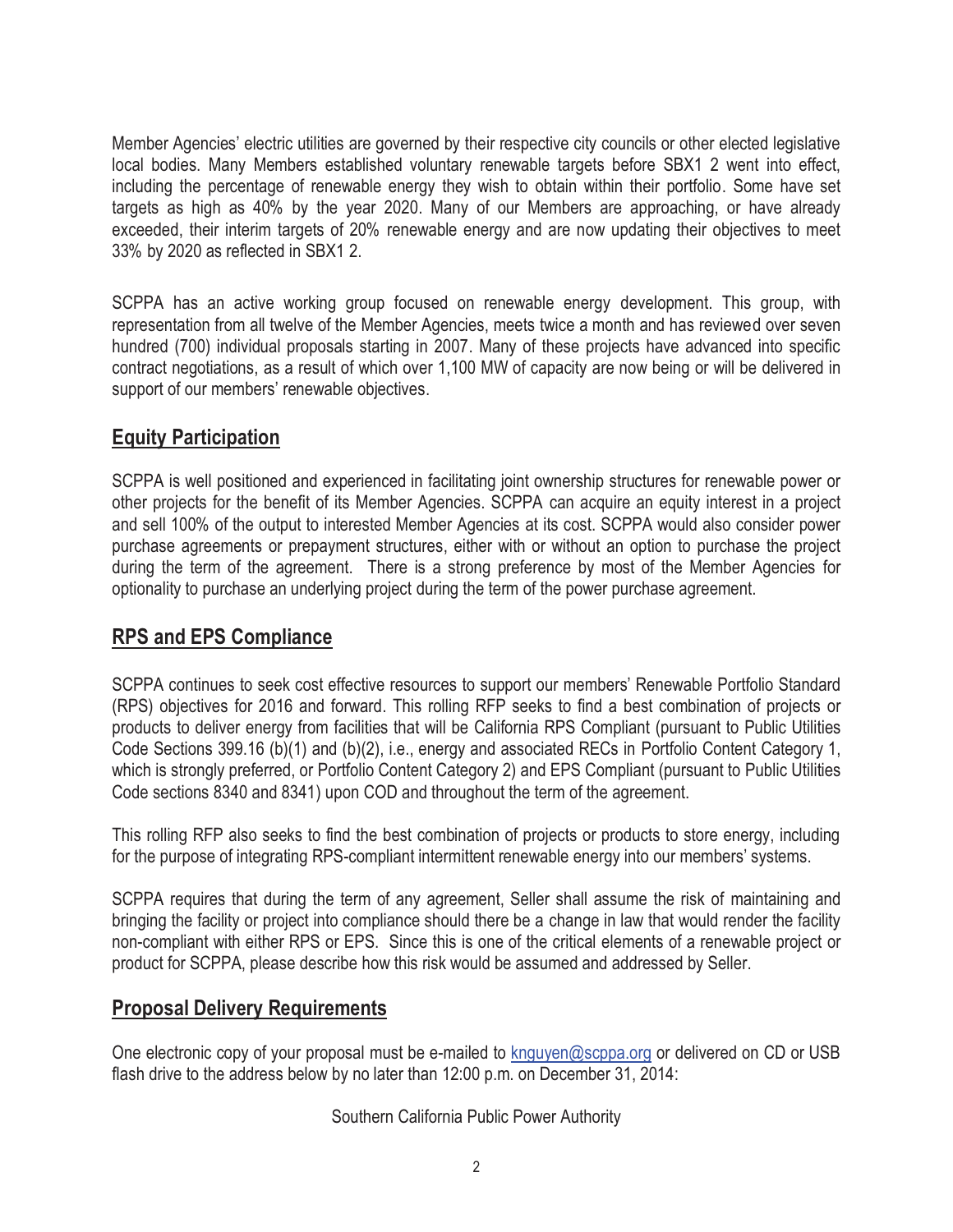#### Attention: Kelly Nguyen 1160 Nicole Court Glendora, California 91740

For general questions, please call the SCPPA offices at (626) 793-9364.

Clarification questions regarding this RFP may be addressed to Kelly Nguyen, Director of Energy Systems, at knguyen@scppa.org.

SCPPA members seek tangible and timely opportunities to add renewable technologies to their generation portfolios and/or add storage facilities to their operations and thus will not entertain research or speculative proposals.

Since this is a "rolling RFP," proposals may be submitted any time during calendar year 2014. SCPPA reserves the right to review all proposals throughout the process of this rolling RFP, to contact proposers at any time to start negotiations, and to execute one or more agreements before the deadline for delivery of proposals.

Respondents who have previously submitted proposals for consideration and have not received formal regrets notifications from SCPPA may submit updates or revisions to the previous submittals with clearly noted reference to the prior submittal(s) and identify proposed changes, all under a new Transmittal Letter.

Newly submitted proposals by a prior Respondent may make reference to prior submittals for any required elements that have not changed (such as experience) rather than resubmitting boilerplate information.

No contact may be made with the Board of Directors, Committee Members, or SCPPA Member Agencies concerning this Request for Proposals.

All information received by SCPPA in response to this Request for Proposals is subject to the California Public Records Act and all submissions may be subject to review in the event of an audit.

# **Required Elements of Proposals**

**1. Transmittal Letter:** Provide a brief statement of the Respondent's understanding of the work to be done and commitment to perform the work as scheduled, including a summary of any exceptions taken to the RFP requirements, statement of work, specifications, and reference to any proposed contractual terms and conditions required by the Respondent. An officer authorized to bind must sign the proposal on behalf of the Respondent and must include the following declarations on the Transmittal Letter:

> *"This proposal is genuine, and not sham or collusive, nor made in the interest or in behalf of any person not herein named; the respondent has not directly or indirectly induced or solicited any other respondent to put in a sham bid, or any other person, firm or corporation to refrain from submitting a proposal; and the respondent has not in any manner sought by collusion to secure for themselves an advantage over any other respondent."*

**2. Applicant Information:** Provide the legal name of the company or entity making the proposal, the legal structure or form of the entity (e.g., Corporation, or LLC), physical address, e-mail address, telephone, and names and titles of individuals authorized to represent the Respondent.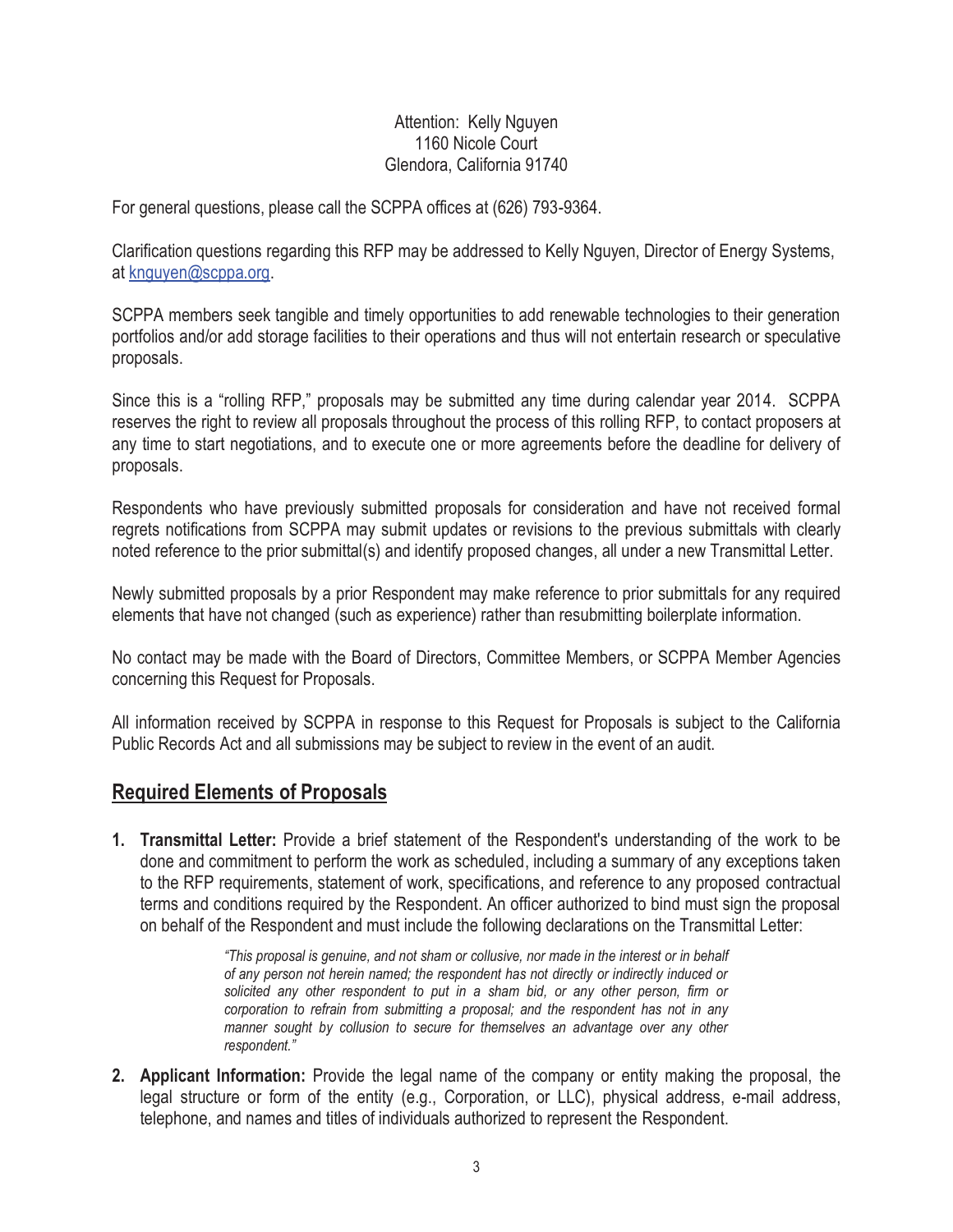- **3. Renewable Category:** Clearly identify the proposal as one or more of the following eligible renewable energy resource electricity products:
	- a. Wind, including all air-flow technologies involving a turbine of any type
	- b. Geothermal, including all temperature gradient technologies
	- c. Biomass, including dedicated waste feedstock or energy crops
	- d. Biogas, including landfill, digester gases and gas conversion or gasification technologies where the conversion to electricity occurs on the same premises as the source of fuel
	- e. Biogas only: refer to SCPPA's RFP on biogas for delivery of pipeline quality fuel through existing infrastructures to be used at SCPPA's conventional thermal generation plants: http://www.scppa.org/Downloads/RFP/RFPforBiogas062310.pdf
	- f. Hydro, including all mass-in-motion technologies involving fluids
	- g. Solar, including all photo-voltaic and photo-optic technologies where light is directly converted to electricity
	- h. Solar Thermal, including all concentration technologies where a heat transfer medium is used to generate electricity
	- i. Municipal Solid Waste (MSW) or Waste to Energy technologies that can demonstrate the absence of incineration and are able to obtain certification as a Renewable Resource by the California Energy Commission
	- j. Permanent Load Shifting (PLS), including energy storage and permanent load-shifting technologies with a total round-trip efficiency generally greater than eighty percent (80%)
	- k. Environmental attributes not bundled with energy

#### **4. Energy Storage Solutions (ESS)**:

Because of the deadline for publicly-owned utilities to submit energy storage procurement targets (if determined to be feasible) to the California Energy Commission by October 1, 2014, SCPPA Members are actively seeking proposals for energy storage system development in their respective systems. SCPPA anticipates its first in-depth analysis and review of energy storage-related proposals provided pursuant to this RFP during April of 2014.

Therefore, **SCPPA strongly encourages potential Energy Storage Respondents to provide submittals on or before April 1, 2014**. Such submittals should be provided in the form specified in the original RFP. In addition, SCPPA requests that Respondents fill in the attached table for each energy storage system submittal, as completely as possible, to enhance your proposal's competitiveness in the review process.

**In addition, energy storage-related proposals will be accepted beyond April 1, 2014 and throughout the term of this RFP**. Again, this initial request is intended to encourage proposals that may be immediately evaluated for their near-term cost-effectiveness and viability for Members.

#### **5. Project Details:** Clearly identify the proposed project, including the following information:

- a. **Project Description:** Project name and location, and phases of development if applicable.
- b. **Contract Quantity:** In MW and GWh/year, and by project phase if applicable, including nameplate rating and proposed amount of energy to be delivered. Please provide all MW increment options available for the project.
- c. **Energy Price (variable):** Expressed in nominal dollars (as of the year of COD) in \$/MWh, and itemized by cost components if applicable; the Energy Price, best and final, will start on the Commercial Operation Date (COD) and may include fixed price annual escalation rates or index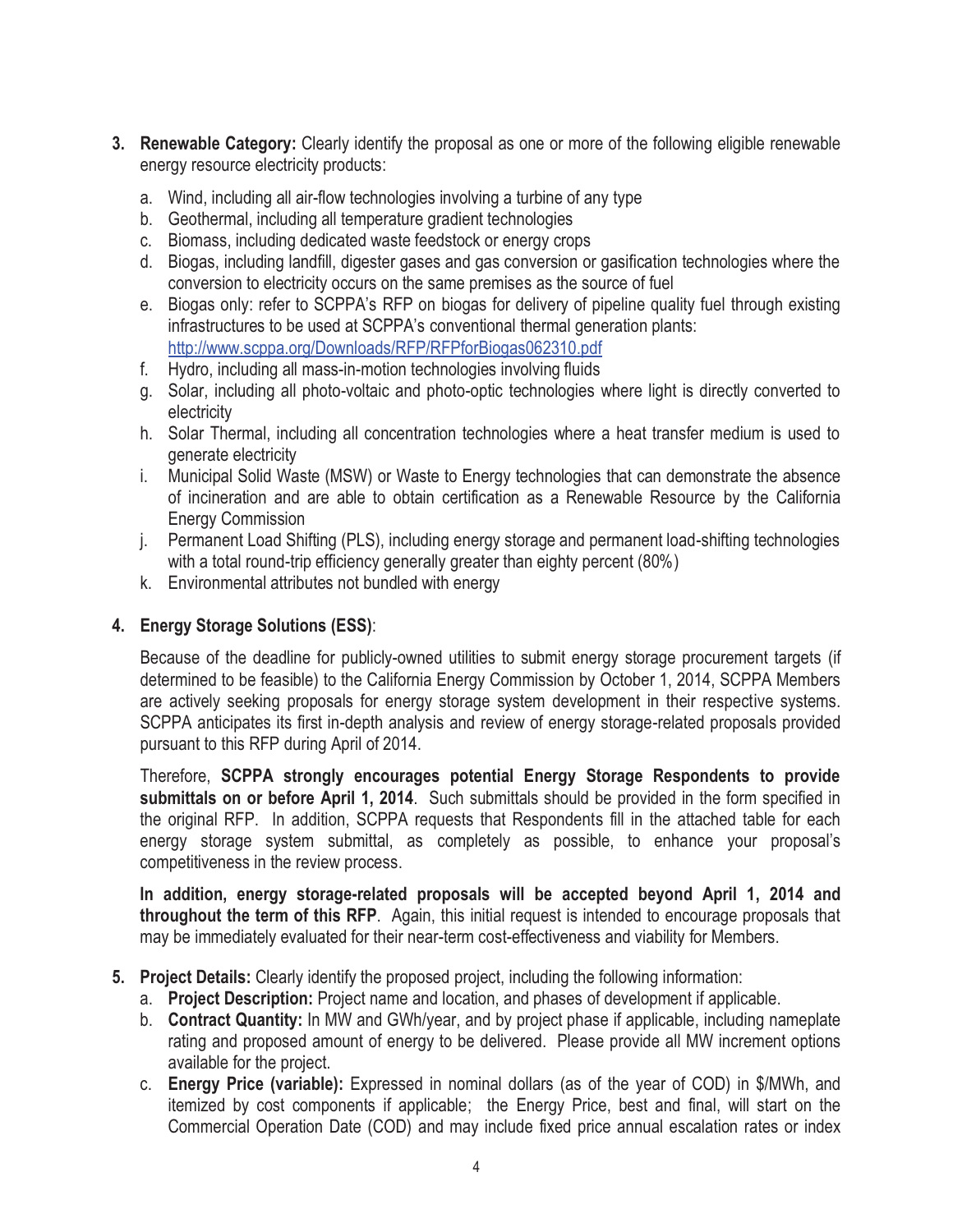plus fixed price component. Please provide all pricing structure options available, including a prepayment option.

- d. **Energy Price (fixed):** Expressed in nominal dollar value (as of the year of COD) in \$/MWh, with no escalation thereafter.
- e. **Delivery Term:** Minimum term is 1 year with no maximum as the various Member Agencies are seeking both short-term and long-term delivery of energy. Please provide all delivery term options available.
- f. **Energy Availability:** Maximum and minimum monthly capacity factors, seasonal shapes, resource availability profile (i.e., 8760 wind profile of availability), reliability indices (reliability of the distribution system distribution indices to potentially Forced Outage Ratios or Planned Outage Ratios of generators), dispatchability (by unit or phase if applicable) and scheduling requirements/limitations, if any; any rights for SCPPA to perform full or partial dispatch.
- g. **Buyer's Step in Right:** Include SCPPA's requirement in the proposal that the Buyer may assume or cure any default by developer in the land lease.
- h. **Point of Delivery (POD):** Cost of transmission to a delivery point shall be included in the Cost of Energy to one of the following locations where one or more of the SCPPA Members can receive energy:
	- i) Marketplace
	- ii) Westwing
	- iii) NOB
	- iv) Barren Ridge
	- v) Intermountain Power Project Station (IPP) switchyard
	- vi) CAISO Grid (with preference of SP15)
	- vii) Mead 230 kV
	- viii) Mead 500 kV
	- ix) Midpoint Victorville-Lugo
	- x) Blythe-Knob
	- xi) Mirage 230 kV
	- xii) Palo Verde 500 kV switchyard & ISO's Palo Verde/Hassayampa 500 kV tie with SRP BAA
	- xiii) Imperial Valley 230 kV
	- xiv) Perkins 500kV
	- xv) McCullough
	- xvi) North Gila 69 kV (ISO 69 kV tie with APS BAA)

The above listing represents locations where Member Agencies may have existing capacity rights. Other delivery points may be identified by Respondents on the condition that any and all associated costs of transmission ancillary services, and scheduling are included up to the Point of Delivery. Note: Project evaluations will include the full cost of delivery to the customers of SCPPA Members within Southern California.

The point of delivery to the CAISO must indicate whether the project qualifies for Resource Adequacy and/or Local Capacity Requirement capacity benefits.

- i. **Environmental Attributes:** Ensure that SCPPA shall receive any and all environmental attributes associated with the generating facility and the energy output, including but not limited to renewable energy credits and air emission credits or offsets (i.e., Greenhouse Gas Credits, at the location of source and for the gross output of the plant or otherwise credited).
- j. **Combustion:** For any proposals that involve combustion technologies, provide details on the forecasted emissions, emissions controls, and compliance with applicable emissions regulations.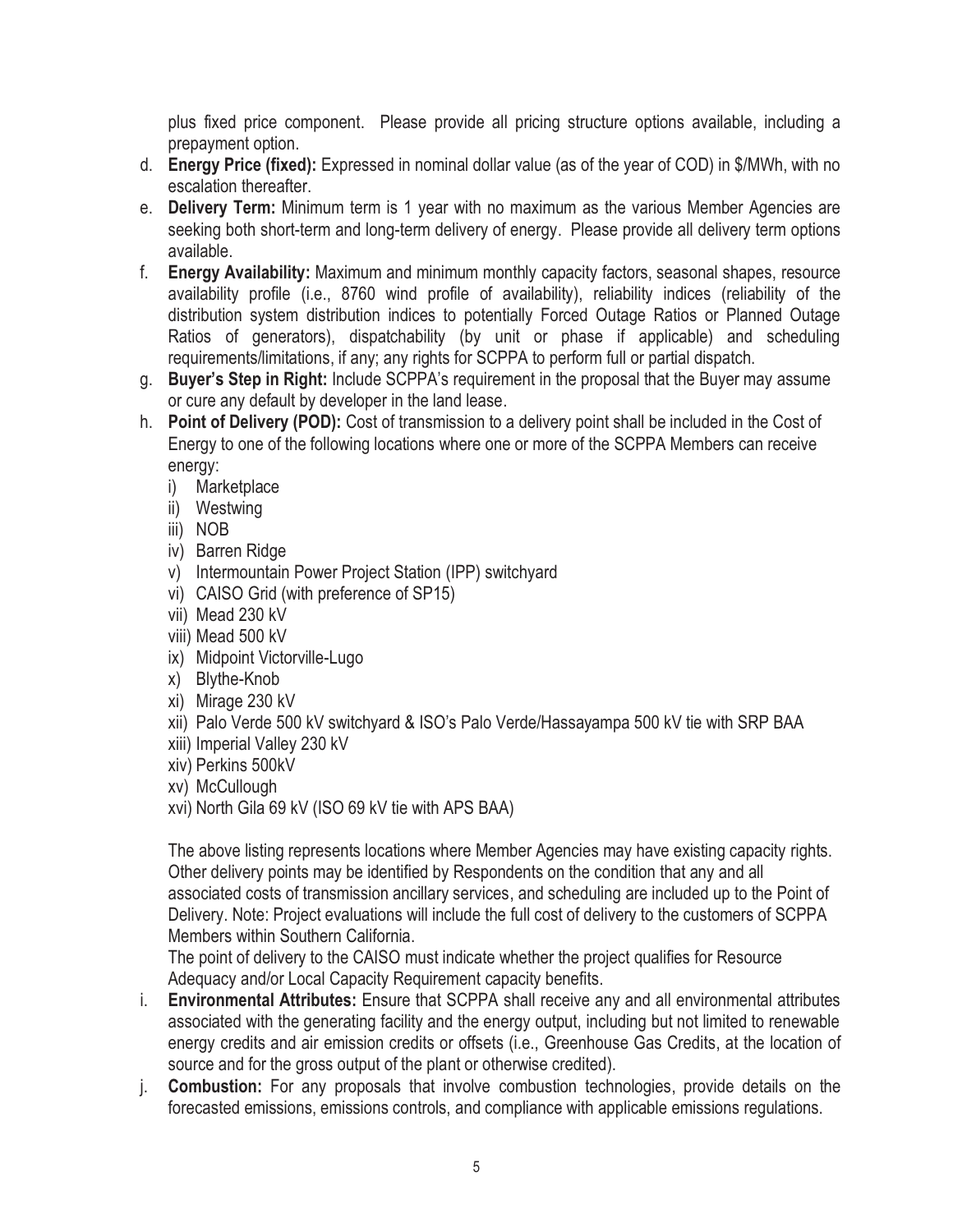- k. **Category of Environmental Attributes:** Specify whether the project qualifies for Portfolio Content Categories 1, 2 or 3 ("bucket 1, 2 or 3") under the California Public Resources Code (CPRC) and how the project would comply with the CPRC and any future interpretations of relevant statutes by the California Energy Commission.
- l. **Capacity Rights:** Ensure that SCPPA shall receive any and all capacity rights associated with the project and/or its produced energy.
	- i) Identify any energy and/or associated project capacity to be provided/committed to parties other than SCPPA.
	- ii) Identify any project supporting/associated facilities that require shared use or third party access rights, such as intermediate distribution infrastructure, control rooms, or other intermingled facilities. Describe any controls or provisions to assure the continuation of the described project capacity, e.g., for wind proposals any adjacent or future proposals encroaching on turbine spacing or airflow; for hydro proposals any limitations or regulations on water flow, diversion or water reservoir level maintenance requirements; and other potential impacts on the proposed project.
- m. **Ownership Options:** If the proposal includes an offer of ownership to SCPPA, describe the proposed ownership, terms and conditions, floors and ceilings for purchase prices at different option dates and operational structures (e.g., 100% SCPPA-owned turn-key, corporation, general partnership, limited partnership).
	- i) In the case of an offer of initial ownership to SCPPA, a purchase price at Commercial Operation Date (COD) shall be specified (and expressed as \$/kW) along with an estimate of all recurring owner costs, including but not limited to operation and maintenance costs, taxes, lease payments, royalties, and insurance.
	- ii) In case of an offer of a Purchase Power Agreement (PPA) with a purchase option, the proposal shall include (a) a delivered energy price, in \$/MWh, for the energy, environmental attributes and capacity (as Cost of Energy within Section 4.c.), (b) a buyout price or detailed formula to calculate such a buyout price for each future date on which a buyout would be offered; and (c) conditions for buyout, such as expiration of tax credits or other project events.
	- iii) For PPAs, terms up to the life of the facility will be considered.
- n. **Project Plan to Commercial Operation Date:** Identify the proposed commercial operation date with a satisfactory major milestone schedule that includes at least the following:
	- i) Proposed schedule for obtaining and developing site access and control through executed leases, fee purchases, approvals, or other means.
	- ii) Details of any prior or existing settlements made for environmental mitigation and clearly identified post-construction or pass-forward mitigation obligations that would be forwarded to SCPPA in the event a contract is executed (e.g., reserve or offset land for environmental habitat or reconstruction).
	- iii) Proposed schedule for obtaining construction and operational permits and licenses, and construction financing.
	- iv) Proposed construction schedule, including major equipment purchasing, anticipated Factory Acceptance Testing of major components, Site Tests, commencement of test-energy and Commercial Operation Date (COD).
	- v) For projects or operations requiring water or make-up water, description of the water supply requirements and provisions for supply.
	- vi) Proposed schedule or application status to acquire necessary transmission and interconnection service.
	- vii) Description of whether and to what extent any environmental studies have been carried out with respect to the proposed project and how compliance with the California Environmental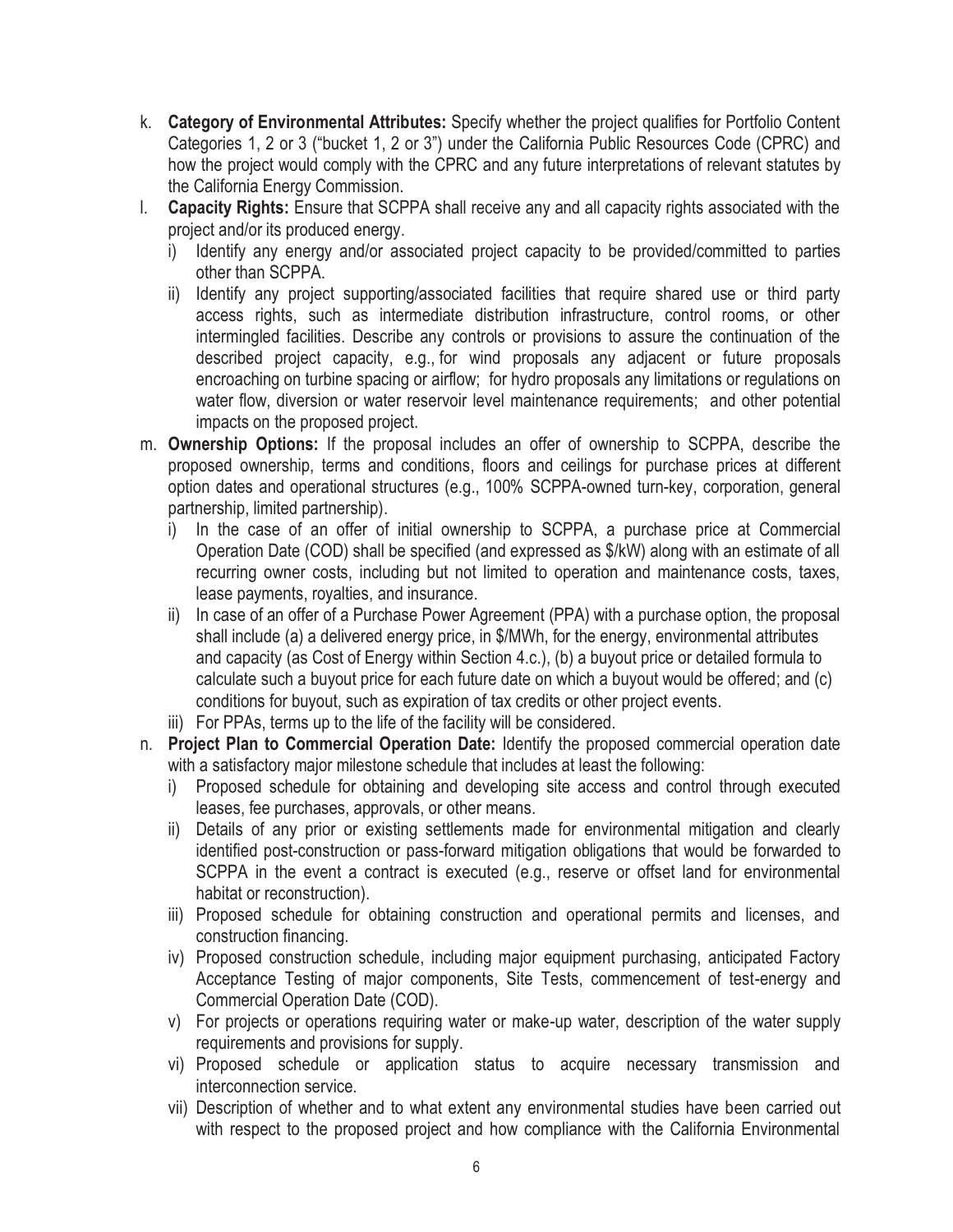Quality Act (CEQA), which is a requirement before an agreement can be executed by SCPPA, might be effectuated, including, if the Project is located outside California, how Title 14 Section 15277 of the California Administrative Code is or will be addressed by the project.

- o. **Applicable to Energy Storage Solutions only:** Provide the equivalent information, to the extent possible, for 5(a) through 5(n) above. In addition, please provide as much information as possible in the table in **Appendix A** (posted as a separate document).
- **6. Experience:** Respondent will clearly identify project participants and management team including those responsible for design, construction, permitting, operations and maintenance.
	- a. Describe your firm's organizational structure, management qualifications, and other contract related qualifications, including number of years the firm has been in business.
	- b. Specify key employees and describe their experience with the development, construction, finance closing, commercial operation, and maintenance of similar projects as proposed by Respondent in response to this RFP.
	- c. Provide current financial statements of all entities involved as Project participants or as part of management team. This shall include items such as audited financial statements (not more than twelve months old) annual reports, FERC Form 1, and any other applicable financial information. If none of the above are available, Respondent shall provide verifiable financial statements for the past three (3) years if available, and Respondent's Dunn & Bradstreet identification number, where available.
	- d. Provide a commitment statement for the retention and use of key employees as proposed, their availability to initiate and sustain the proposal, as well as planned supplemental employees if key employees are not available to assure project delivery.
	- e. Indicate any and all pending litigation that could affect the viability of Respondent's proposal or Respondent's financial stability.
	- f. Identify existing projects in commercial operation that Respondent has developed and/or operates. Provide a list of references for similar projects completed, including a contact person, phone number and address.
	- g. State whether Respondent will use subcontractors to perform services pursuant to the contract. Should the use of subcontractors be included, Respondent shall provide the same assurances of competence for the subcontractor, plus the demonstrated ability to manage and supervise the subcontracted work. Subcontractors shall not be allowed to further subcontract with others for work on this program. The provisions of this contract shall apply to all subcontractors in the same manner as to the Respondent.
	- h. Describe the project/generation technology and technical resource data, including any studies or reports regarding the resource.

# **Terms and Conditions**

- 1. If selected, SCPPA desires to enter into exclusive negotiations with respondent as may be facilitated through execution of a Letter of Intent (LOI), Exclusivity Agreement or other agreements.
- 2. SCPPA reserves the right to cancel this RFP at any time, reject any and all proposals and to waive irregularities if any.
- 3. SCPPA shall determine at its sole discretion the value of any and/or all proposals including price and non-price attributes.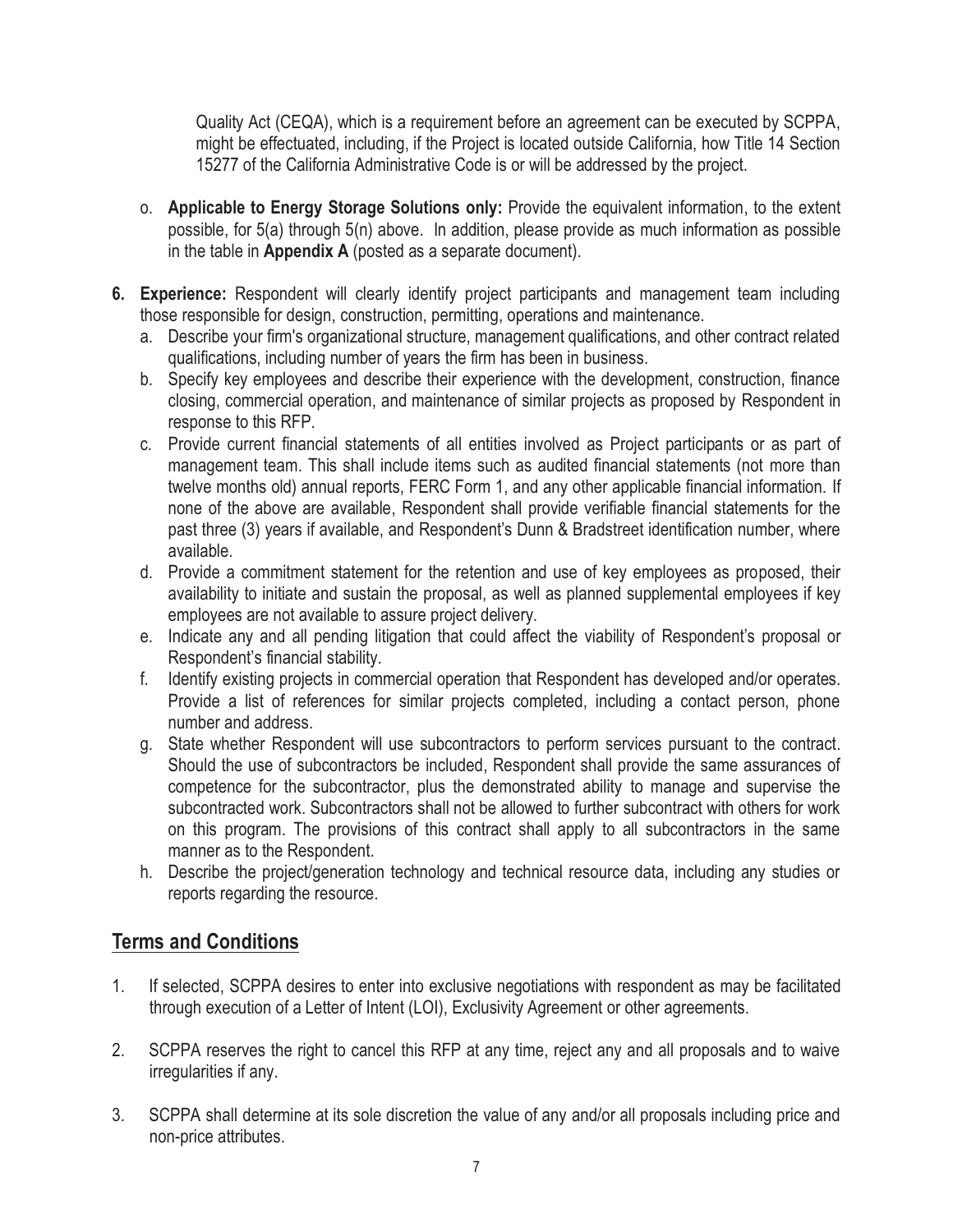- 4. Proposals may be sub-divided or combined with other proposals, at SCPPA's sole discretion.
- 5. SCPPA shall perform an initial screening evaluation to identify and eliminate any proposals that are, for example, not responsive to the RFP, do not meet the minimum requirements set forth in the RFP, are not economically competitive with other proposals, or are submitted by Respondents that lack appropriate creditworthiness, sufficient financial resources, or qualifications to provide dependable and reliable services for this RFP.
- 6. SCPPA reserves the right to submit follow up questions or inquiries to request clarification of information submitted and to request additional information from any one or more of the Respondents.
- 7. SCPPA reserves the right, without qualification and in its sole discretion, to accept or reject any or all proposals for any reason without explanation to the Respondent, or to make any award to that Respondent, who, in the opinion of SCPPA, will provide the most value to SCPPA and its Members.
- 8. SCPPA may decline to enter into any potential engagement agreement or contract with any Respondent, terminate negotiations with any Respondent, or to abandon the request for proposal process in its entirety.
- 9. SCPPA reserves the right to make an award, at its sole discretion, irrespective of price or technical ability, if SCPPA determines that to do so would result in the greatest value to SCPPA and its Members.
- 10. Those Respondents who submit proposals agree to do so without legal recourse against SCPPA, its Members, their directors, officers, employees and agents for rejection of their proposal(s) or for failure to execute or act on their proposal for any reason.
- 11. SCPPA shall not be liable to any Respondent or party in law or equity for any reason whatsoever for any acts or omissions arising out of or in connection with this RFP.
- 12. SCPPA shall not be liable for any costs incurred by any Respondents in preparing any information for submission in connection with this RFP process or any and all costs resulting from responding to this RFP. Any and all such costs whatsoever shall remain the sole responsibility of the Respondent.
- 13. SCPPA may require certain performance assurances from Respondents prior to entering into negotiations for work that may result from this RFP. Such assurances may potentially include a requirement that Respondents provide some form of performance security.
- 14. Prior to contract award, the successful Respondent shall supply a detailed breakdown of the applicable overheads and fringe benefit costs that are part of the labor rates and other direct costs associated with the services to be performed.
- 15. SCPPA Members, either collectively or individually may contact Respondents to discuss or enter into negotiations regarding a proposal. SCPPA is not responsible or liable for individual Members interactions with the Respondent which are not entirely conducted through SCPPA or at SCPPA's option or election to engage the Respondent as defined within the RFP.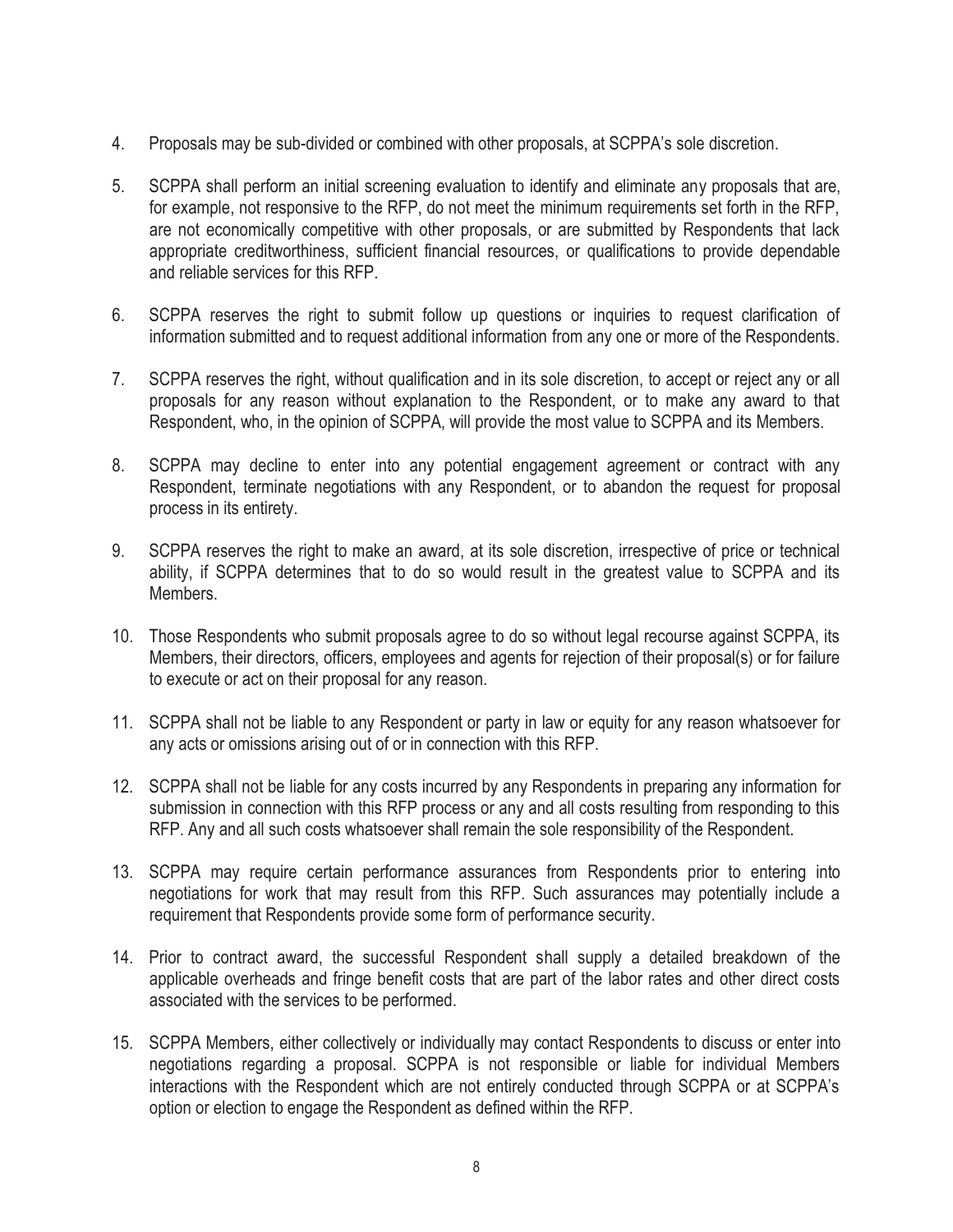- 16. Submission of a Proposal constitutes acknowledgement that the Respondent has read and agrees to be bound by the terms and specifications of this RFP and any addenda subsequently issued by SCPPA.
- 17. Information in this RFP is accurate to the best of SCPPA's and its Members' knowledge but is not guaranteed to be correct. Respondents are expected to complete all of their due diligence activities prior to entering into any final contract negotiations with SCPPA.
- 18. SCPPA reserves the right to reject any Proposal for any reason without cause. SCPPA reserves the right to enter into relationships with more than one Respondent, can choose not to proceed with any Respondent with respect to one or more categories of services, and can choose to suspend this RFP or to issue a new RFP that would supersede and replace this RFP.
- 19. SCPPA reserves the right to negotiate definitive agreements including but not limited to power purchase agreements and other agreements with Respondent with any and all terms and conditions that SCPPA and/or its Members deem appropriate or desirable, whether or not such terms or conditions are specifically set forth in this RFP.

# **Additional Requirements for Proposal**

- 1. **Consideration of Responses:** Submitted proposals should be prepared simply and economically, without the inclusion of unnecessary promotional materials. Proposals should be submitted on recycled paper that has a minimum of thirty percent (30%) post-consumer recycled content and duplex copied (double-sided pages) where possible. (Applicable when LADWP is a contract participant)
- 2. **Insurance, Licensing, or other Certification:** If selected, the Respondent will be required to maintain sufficient insurance, licenses, or other required certifications for the type of work being performed. SCPPA or its Members may require specific insurance coverage to be established and maintained during the course of work and as a condition of award or continuation of contract.
- 3. **Non-Discrimination/Equal Employment Practices/Affirmative Action Plan:** If selected, the Respondent and each of its known subcontractors may be required to complete and file an acceptable Affirmative Action Plan. The Affirmative Action Plan may be set forth in the form required as a business practice by the Department of Water and Power of the City of Los Angeles which is SCPPA's largest Member. (Applicable when LADWP is a contract participant)
- 4. **Living Wage Ordinance:** If selected, the Respondent may be required to comply with the applicable provisions of the City of Los Angles Living Wage Ordinance and the City of Los Angeles Service Contract Workers Retention Ordinance. The Living Wage Ordinance provisions are found in Section 10.36 of the Los Angeles City Administrative Code; and the Service Contract Workers Retention Ordinance are found in Section 10.37 of the Los Angeles Administrative Code (SCWRO/LW0). (Applicable when LADWP is a contract participant)
- 5. **Prevailing Wage Rates:** If selected, the Respondent will be required to conform to prevailing wage rates applicable to the location(s) where any work is being performed. Workers shall be paid not less than prevailing wages pursuant to determinations of the Director of Industrial Relations as applicable